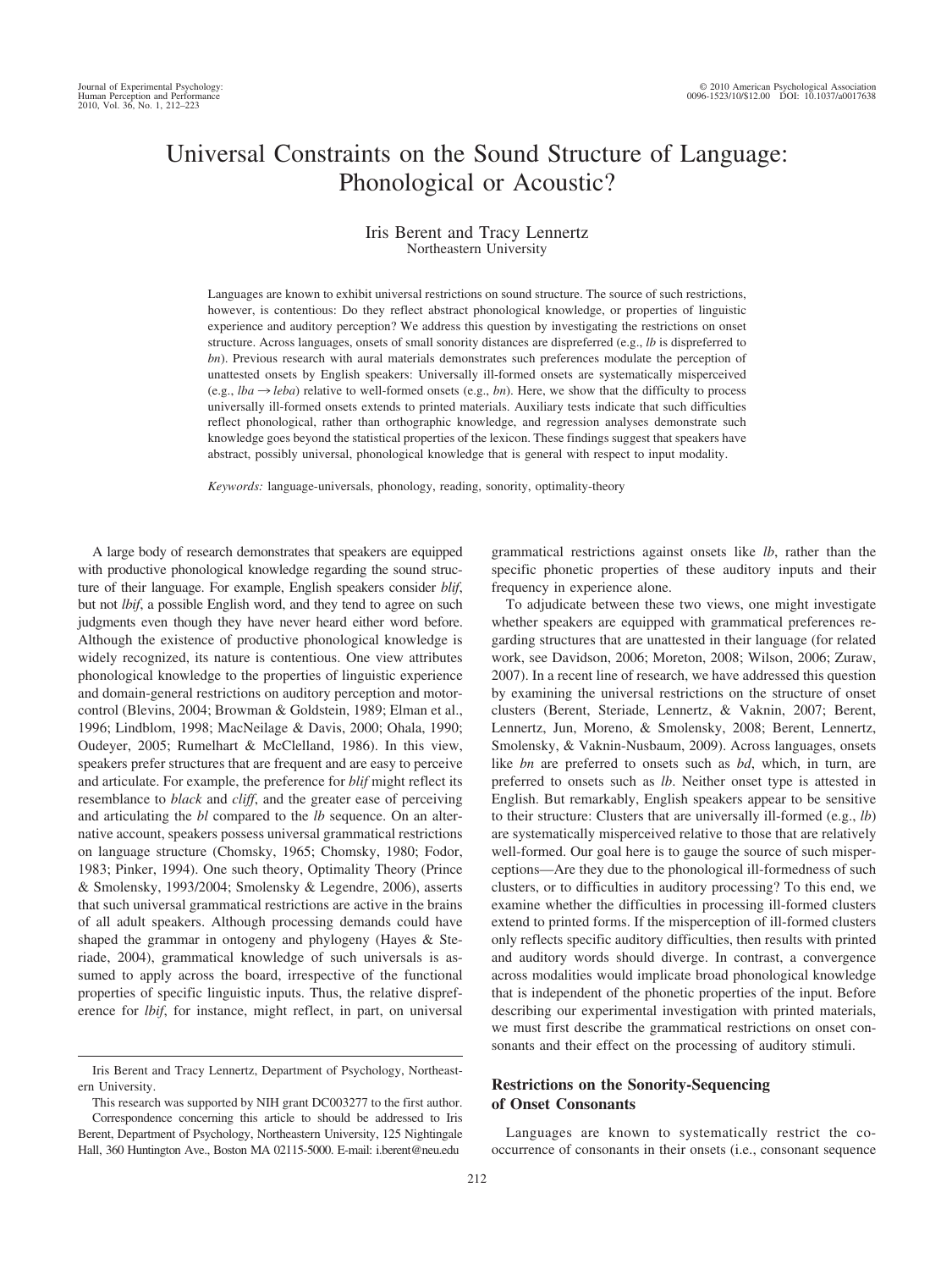found at the beginning of a syllable, e.g., *bl* in *block*). For example, *lb*-type clusters are universally under-represented: They are less frequent across languages, and languages that allow *lb* type structures are likely to allow *bl-*type clusters, but not vice versa (e.g., see data from Greenberg, 1978; reanalyzed in Berent et al., 2007). Such preferences have been attributed to the sonority profile of these clusters (e.g., Clements, 1990; Steriade, 1982; Zec, 2007). Sonority (hereafter, *s*) is a phonological property that correlates with the loudness of segments–louder segments are considered more sonorous than more quiet segments (Parker, 2002; Wright, 2004). Most sonorous on this scale are glides (e.g., *w, y*), with a sonority level of 4 ( $s = 4$ ), followed by liquids (*l, r; s* = 3), and nasals (e.g.,  $m$ ,  $n$ ;  $s = 2$ ); least sonorous on the scale are obstruents, namely, stops (e.g., *b, d, p, t, k, g*) and fricatives (e.g., *f, v*)*,* with a sonority level of 1 (e.g., Clements, 1990). Accordingly, onsets as in *blif* exhibit a large rise in sonority (from the obstruent to the liquid,  $\Delta s = 2$ ); *bnif* manifests a smaller rise (from the obstruent to the nasal,  $\Delta s = 1$ ) in *bdif*, the onset includes two obstruents, so it manifests a sonority plateau ( $\Delta s = 0$ ); finally, onsets like *lbif* exhibit a fall in sonority (from the liquid to the obstruent,  $\Delta s = -2$ ). The cross-linguistic preference (denoted by  $>$  for  $bl$ *bl* $>$ *bn* $>$ *bd* $>$ *lb* can thus be captured by a grammatical constraint that renders large sonority distances more well-formed relative to smaller distances (e.g., Clements, 1990; Smolensky, 2006). Of interest is whether such universal grammatical preferences are psychologically active among all speakers.

Although many studies have examined preferences regarding clusters that are attested in participants' language (e.g., Fowler, Treiman, & Gross, 1993; Treiman, 1984; Treiman & Danis, 1988; Treiman, Bowey, & Bourassa, 2002), speakers' preferences for unattested clusters is relatively unexplored (for a review, see Berent et al., 2009; Berent et al., 2007). In previous research, we have investigated whether English speakers are sensitive to the  $bn \geq bd \geq lb$  scale despite the absence of all three types of clusters in their language (Berent et al., 2007). Our investigation of such universal preferences exploits the well-documented effects of illformedness on perception. Previous research has demonstrated that ill-formed clusters are systematically misperceived (Dupoux, Kakehi, Hirose, Pallier, & Mehler, 1999; Dupoux, Pallier, Kakehi, & Mehler, 2001): Speakers tend to misperceive the consonant sequence as if it were separated by a vowel (e.g.,  $t/a \rightarrow tela$ , Pitt, 1998, see also Buchwald, Rapp, & Stone, 2007). Of interest is whether such misperception—a hallmark of ill-formedness depends on universal grammatical restrictions that are unattested in one's language. Results show that, as the universal illformedness of the cluster increased, English speakers were likely to misperceive it epenthetically (Berent et al., 2007). Specifically, people were more likely to misperceive the most ill-formed onsets with sonority falls (e.g., *lb*) compared to less ill-formed onsets with sonority plateaus (e.g., *bd*); sonority plateaus, in turn, were perceived less accurately than the least ill-formed onsets of rising sonority (e.g., *bn*). Auxiliary analyses suggested that the misperception of universally ill-formed onsets was not due to several statistical properties of the English lexicon. Further support for this conclusion is offered by subsequent work, documenting similar preferences among speakers of Korean—a language that arguably lacks onset clusters altogether (Berent et al., 2008). Thus the misperception of onsets with small sonority distances does not appear to solely reflect their statistical properties.

### **The Restrictions on Processing Ill-Formed Clusters: Phonological or Phonetic?**

Why are clusters that are typologically under-represented misperceived by English speakers? One possibility is that such misperception is due to grammatical ill-formedness. But on an alternative explanation, they reflect only the acoustic properties of such clusters. For example, onsets such as *lbif* might be confusable with *lebif* because the acoustic cues for the sonorant *l* (in *lbif*) are confusable with those of the pretonic vowel *e* in *lebif*. Berent et al. (2007) have argued against a purely auditory explanation for this phenomenon. In their view, spoken words are encoded in two formats: a phonetic format and a phonological one. The misperception of ill-formed onsets reflects their phonological repair by the grammar, not a failure to encode their phonetic properties from the auditory signal.

Two arguments support this proposal. First, when task demands encourage participants to attend to phonetic detail (specifically, to the presence of the pretonic vowel in the auditory input), people are able to perceive highly ill-formed *lbif-*type clusters accurately–as accurately as they perceived their better formed *bdif-*type counterparts (Berent et al., 2007, Experiments 5-6). Accordingly, the typical misperception of ill-formed onsets cannot be due only to a failure to encode their phonetic form. Rather, such misperceptions might reflect the active phonological repair of such clusters by the phonological grammar (e.g., the repair of *lbif* as *lebif*). Because people typically base their responses on (repaired) phonological representations, they normally misperceive illformed onsets. However, conditions that encourage phonetic encoding can effect a shift from the default reliance on phonological representation to the inspection of the phonetic form. The finding that such conditions promote equal accuracy in the processing of ill-formed and well-formed clusters suggests that the phonetic representation of ill-formed onsets is not necessarily inaccurate.

A second argument against a purely phonetic failure is presented by findings suggesting that the aversion to ill-formed onsets affects the processing of their disyllabic counterparts. When required to determine whether the input includes one syllable or two, participants are significantly less accurate with *benif* relative to *lebif* (Berent et al., 2007; Berent et al., 2008). There is no reason to assume that the difficulty with *benif* reflects its phonetic properties, such as the duration of the pretonic vowel—the result remains significant after statistically controlling for this factor. Instead, this phenomenon appears to reflect a competition between the two alternative representations for the input—a (faithful) disyllabic representation (e.g., *lebif*) and its monosyllabic counterpart (e.g., *lbif*). An aversion to ill-formed clusters like *lbif* is thus expected to decrease their competitive power, thereby protecting their counterpart *lebif* from misperceptions. Crucially, such aversion is evidenced when no cluster is aurally present, so it cannot depend only on auditory properties.

Although these arguments challenge a purely phonetic source for the misperception of ill-formed onsets, other results appear to support it. A recent investigation (Berent, 2008) compared the sensitivity of hearers and readers to the sonority profile of unattested clusters presented either aurally or visually in a lexical decision task. In accord with previous research, the findings from aural materials showed that speakers were sensitive to the illformedness of unattested clusters even after controlling for numer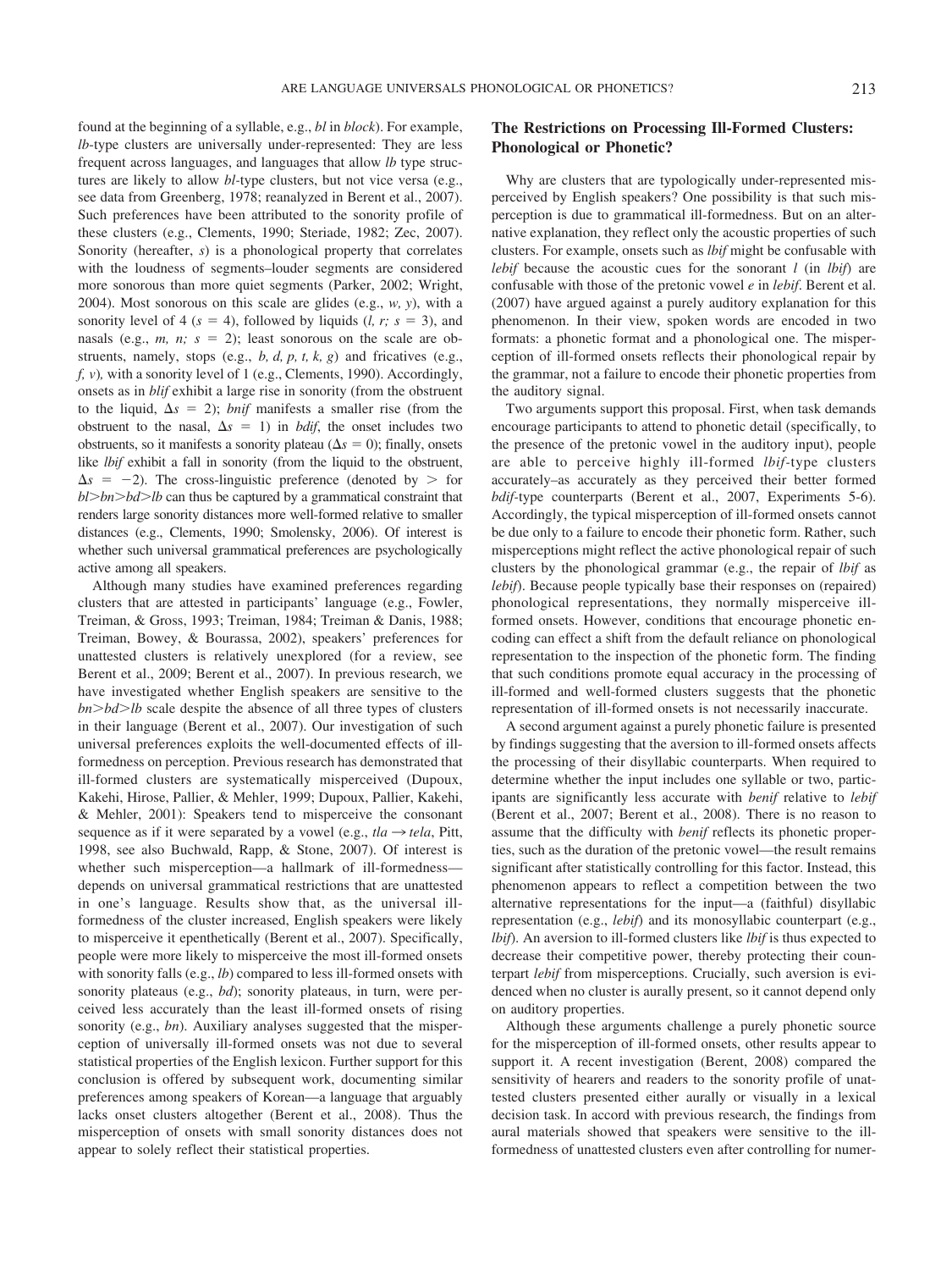ous statistical properties of the auditory inputs. But when the same items were presented in print, readers were only sensitive to the narrow distinction between small sonority rises (which are similar to attested English onsets) and plateaus (which are not)—they were indifferent to the broader distinction between onsets of level and falling sonority. Moreover, readers' narrow preference for onsets of rising sonority was entirely due to their statistical properties: Once these properties were statistically controlled in a regression analysis, no unique grammatical effect was found.

The discrepancy between the results obtained with auditory and printed materials opens up the possibility that the misperception of ill-formed onsets reflects difficulties in processing the acoustic signal, not an abstract grammatical constraint. Alternatively, the source of the discrepancy might be strictly methodological. Although readers are known to rapidly assemble phonological representations from print (e.g., Lukatela & Turvey, 1990; Lukatela & Turvey, 1993; Lukatela, Eaton, Moreno, & Turvey, 2007; Perfetti & Bell, 1991; Van Orden, Pennington, & Stone, 1990), the typically faster time-course of visual lexical decision responses might not allow for the computation of grammatical phonological restrictions. This possibility is supported by recent results concerning the repair of illicit onsets in Spanish. Spanish speakers are known to repair s-initial onset clusters (e.g., *special*  $\rightarrow$  *especial*) in the perception of either aural (Theodore & Schmidt, 2003) or printed forms (Hallé, Dominguez, Cuetos, & Segui, 2008). But crucially, with printed words, repair obtains only at long SOAs between the target and prime (e.g., *special*  $\rightarrow$  *especial*; Halle et al., 2008). Because the ill-formedness of unattested auditory onsets is evidenced by their repair (e.g.,  $l \dot{b} i f \rightarrow l \dot{b} i f$ ), the absence of such effects in the visual lexical decision task might be due to the faster time course of visual lexical decision, rather than stimulus modality per se. The present research is designed to adjudicate these possibilities.

### **Do the Restrictions on Unattested Onsets Extend to Printed Words?**

The present research examines whether the dislike of onsets with small sonority distances extends to printed materials. Unlike the on-line lexical decision task used in Berent (2008), here we use a procedure that encourages the decoding of phonological structure from print. The task—an identity judgment task—is a visual variant of the identity judgment task used in our previous investigation with auditory materials (Berent et al., 2007; Berent et al., 2008; Berent et al., 2009). In each trial, English-speaking participants are presented with two printed words (e.g., *lbif-LEBIF*), and they are asked to determine whether the two items are identical. The long SOA between the two words—3 seconds—their different type-case and their separation by a pattern mask are designed to increase working memory demands, thereby encouraging the assembly of a phonological representation from print. Of interest is whether these conditions would allow readers to compute the grammatical structure of onsets that are unattested in their language.

To examine this question, we compare responses to three types of unattested onsets, arrayed according to their ill-formedness along the sonority-scale: Onsets with small sonority rises (e.g., *bnif*,  $\Delta s = 1$ ), onsets with sonority plateaus (e.g., *bdif*,  $\Delta s = 2$ ), and onsets with sonority falls (e.g., *lbif*,  $\Delta s = -2$ ). As a methodological check, we also included a group of onsets with large sonority rises (e.g., *blif*,  $\Delta s = 2$ ), onsets that are attested in

English. Such onsets should be preferred to unattested onsets on grounds of either familiarity or grammatical structure, as such large sonority rises are better-formed than either of their counterparts (e.g., *bnif, bdif, lbif*). We also presented participants with the disyllabic counterparts of these onsets (e.g., *belif, benif, bedif,* and *lebif*). Monosyllabic and disyllabic forms were presented in pairs. In half of the trials, pair members were identical (either monosyllabic e.g., *lbif-LBIF*, or disyllabic, e.g., *lebif-LEBIF*), whereas in the other half, they were nonidentical, and differed only on the pretonic vowel (e.g., *lbif-LEBIF*, *lebif-LBIF*).

Our main interest is in nonidentity trials. Previous research has shown that, as the grammatical ill-formedness of the cluster increases, hearers are more likely to misperceive the cluster as identical to its disyllabic counterpart (e.g.,  $l \frac{b}{f} = \frac{l \cdot b}{f}$ ). The use of printed materials allows us to better gauge the source of such misperceptions. If the misperception of ill-formed onsets is due to a phonetic failure—a failure to extract the phonetic cues from the acoustic input—then no such misperceptions should be present when the materials are presented visually. In contrast, if the misperception of ill-formed onsets reflects a phonological process of grammatical repair, and if people assemble phonological structure from print, then as ill-formedness increases, misperception should emerge even with visual materials. Although participants could partly circumvent the misperception of printed ill-formed onsets by attending to graphemic cues (e.g., the presence of the pretonic vowel-letter *e* in the disyllabic form and its absence in the monosyllabic counterpart), such additional processing should elevate response time. Thus, as the ill-formedness of the onset increases, participants should take longer to discriminate it from its disyllabic counterpart.

To determine whether readers do, in fact, engage in phonological processing, each of our experiments introduced a subsidiary manipulation, designed to gauge the assembly of phonology from print. Both manipulations examine whether readers are sensitive to the phonological similarity among nonidentical items while controlling for their graphemic overlap. In Experiment 1, we exploit the effect of forward inconsistency in mapping graphemes to phonemes (Glushko, 1979). Because the mapping of the grapheme *c* to its phoneme is inconsistent ( $c \rightarrow /k / or /s$ ), nonidentical items that begin with a *c* differ from each other by two phonemes (e.g., *crik-CERIK*, /krIk/-/sɘrIk/), hence, their phonological dissimilarity is greater relative to consistent spelling controls (e.g., *plik-PELIK,* /plIk/-pɘlIk/). In Experiment 2, we compared pairs like *crek-KEREK*, which differ on one phoneme, to spelling controls (e.g., *prek-KEREK*), which differ on two phonemes (in both pairs, members mismatch on two letters). If readers assemble phonology from print, then each experiment should yield easier discrimination among nonidentical control pair members that are phonologically dissimilar (e.g., *crik-CERIK; prek-KEREK*) compared to their graphemically matched controls (e.g., *plik-PELIK, crek-KEREK*).

#### **Experiment 1**

#### **Method**

**Participants.** Twenty-six native English speakers, students at Florida Atlantic University took part in the experiment in partial fulfillment of a course requirement.

**Materials.** The materials consisted of 30 quadruples of monosyllabic nonce words (e.g., *blif, bnif, bdif, lbif*, see Appendix A)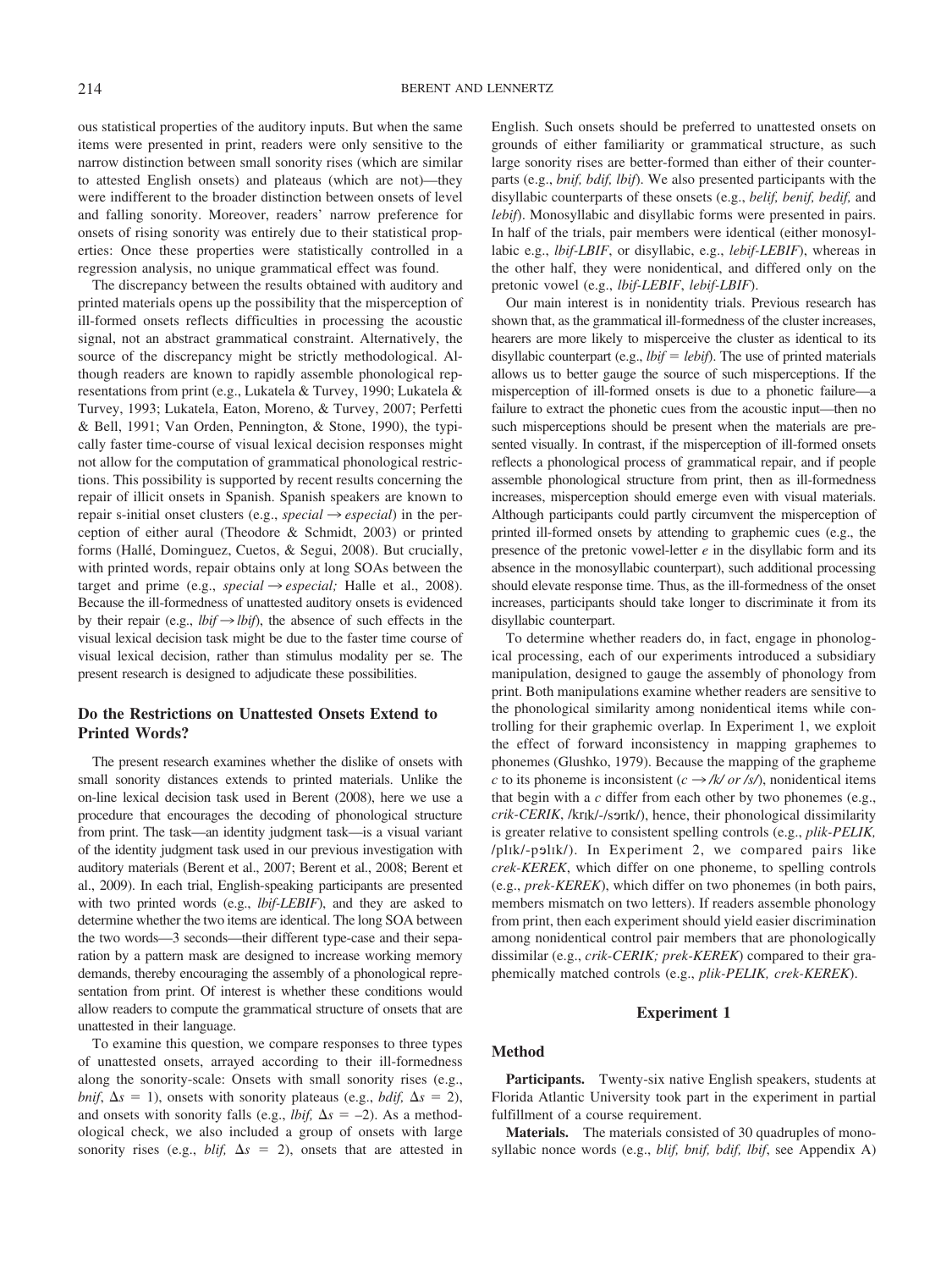and their disyllabic counterparts (e.g., *belif, benif, bedif, lebif*). These items are a visual representation of the auditory materials used in Berent et al. (2007). Monosyllabic items had an onset cluster, followed by a vowel and a consonant letter. These items were arranged in quartets that varied the structure of the onset cluster, either a large sonority rise that is attested in English (e.g., *blif*), or an unattested cluster consisting of a small sonority rise, a sonority plateau or a sonority fall (e.g., *bnif, bdif*, *lbif*). Quartet members with rises and plateaus shared the same initial consonants, whereas the falls were generated by reordering the consonants in large rises. Most (25/30) quartet members shared the rhyme. Disyllabic items differed from their monosyllabic counterparts only on the presence of the letter *e* between the two consonants forming the onset cluster.

The materials were arranged in pairs— half were identical (either monosyllabic, e.g., *blif-BLIF* or disyllabic, e.g., *belif-BELIF*) and half were nonidentical items that were 'repair'-related (e.g., *blif-BELIF*). Nonidentical trials varied the order of the monosyllabic or disyllabic members (e.g., *blif-BELIF, belif-BLIF*). These pairs were set in two lists, matched for the number of stimuli per condition (onset type  $\times$ identity  $\times$  order) and counterbalanced, such that, within a list, each item appeared in either the identity or the nonidentity condition but not both. Each participant was assigned to one list.

**Procedure.** Participants initiated the trial by pressing the space bar. Each trial began with a fixation point  $(*)$  presented for 100 ms followed by the first nonword, presented in lower case for 500 ms, a pattern mask (XXXXXX) presented for 2,500 ms and the second nonword, presented in upper case until participants made their response. Participants indicated whether the two stimuli were identical by pressing the 1 or 2 keys, for "identical" and "nonidentical" responses, respectively. Slow responses (RT  $>$ 1,200 ms) received a computerized warning signal. We also provided participants with computerized feedback regarding their accuracy (for both incorrect fast responses as well as correct responses). Prior to the experiment, participants were given a short practice using English words (e.g., *plight-PLIGHT* vs. *polite-PLIGHT*). Participants were tested in groups of up to four people.

#### **Results and Discussion**

Outliers (slow responses falling 2.5 *SD* above the mean or faster than 200 ms—less than 2% of the total correct observations) were excluded from the analyses of response time. We also excluded the data from one of the quadruplets (*clim, cnim, cpim, lpim*) in the nonidentity condition because it was displayed incorrectly. All analyses of response accuracy in Experiments 1–2 were conducted on the proportion of correct responses. In this and the subsequent experiment, we adopted .05 as the level of significance. As a preliminary check, we first verified that responses to the identity condition (e.g., *blif-BLIF; belif-BELIF*) were fast (*M* 710 ms) and accurate  $(M = 88.5\%)$ . Our main interest is in nonidentity trials (e.g., *blif-BELIF*).

An inspection of the means (see Figure 1) suggests that readers were sensitive to the sonority profile of the onset: As the illformedness of the onset increased, participants took longer to distinguish onset clusters from their disyllabic counterparts. A one-way ANOVA yielded a significant main effect of onset type,  $F1(3, 75) = 5.35$ ,  $MSE = 1115$ ,  $p < .003$ ,  $\eta^2 = .176$ ;  $F2(3, 84) =$ 3.18,  $MSE = 1499$ ,  $p < .03$ ,  $\eta^2 = .102$ ; this effect was not



*Figure 1.* The effect of onset type on response time and accuracy to the nonidentity trials in Experiment 1. Bars indicate confidence intervals for the difference between the means.

significant in response accuracy,  $p > .12$ .<sup>1</sup> Fisher PLSD tests showed that the most ill-formed onsets of falling sonority produced slower responses relative to the best-formed onsets with large sonority rises,  $t1(75) = 3.91$ ,  $p < .0003$ ;  $t2(84) = 2.99$ ,  $p <$ .004. Interestingly, participants were also sensitive to the structure of onsets that are all unattested in their language. Specifically, ill-formed onsets of falling sonority produced significantly slower responses compared to onsets of level sonority,  $t1(75) = 2.61$ ,  $p <$ .02;  $t2(84) = 2.17$ ,  $p < .04$ , and marginally so relative to onsets with small sonority rises,  $t1(75) = 2.49$ ,  $p < .02$ ;  $t2(84) = 1.78$ ,  $p < .08$ . No other contrasts were significant.

Readers' sensitivity to onset structure might suggest that they encode the phonological structure of printed onsets and constrain their sonority profile. Because onsets with small sonority distances are ill-formed, they might undergo repair by the phonological grammar (e.g.,  $lbif \rightarrow lebif$ ), hence, they are difficult to discriminate from their disyllabic counterparts. On an alternative explanation, however, the difficulty responding to items like *lbif* is of non-phonological origin. Because pair-members invariably manifested different letter-case (e.g., *lbif-LEBIF*), their discrimination cannot be based on visual cues alone. Nonetheless, the difficulty to discriminate *lbif* from *LEBIF* might reflect their graphemic structure. For example, participants might be unfamiliar with onsets whose first letter is an *l*, and it is the unfamiliarity with such grapheme sequences, not phonological structure, that impairs performance.

A sub-group of the materials allows us to evaluate this possibility. Recall that some of the items had onsets beginning with a

<sup>1</sup> Recall that nonidentical pair members were presented with order counter-balanced, such that the target is either monosyllabic or disyllabic. We next evaluated the effect of order by means of auxiliary 2 order  $\times$  4 onset type ANOVAs. The main effect of order was significant in both response time,  $F1(1, 25) = 27.03$ ,  $MSE = 53987$ ,  $p < .0001$ ,  $\eta^2 = .520$ ;  $F2(1, 28) = 28.41$ ,  $MSE = 2253$ ,  $p < .0001$ ,  $\eta^2 = .433$ , and accuracy  $F1(1, 25) = 6.01$ ,  $MSE = .021$ ,  $p < .03$ ,  $\eta^2 = .194$ ;  $F2(1, 28) = 14.47$ ,  $MSE = .009$ ,  $p < .0008$ ,  $\eta^2 = .341$ , suggesting that trials requiring the maintenance of the onset cluster in working memory (i.e., trials with disyllabic targets) elicited slower and less accurate responses. However, the order of presentation did not further modulate the effect of onset type.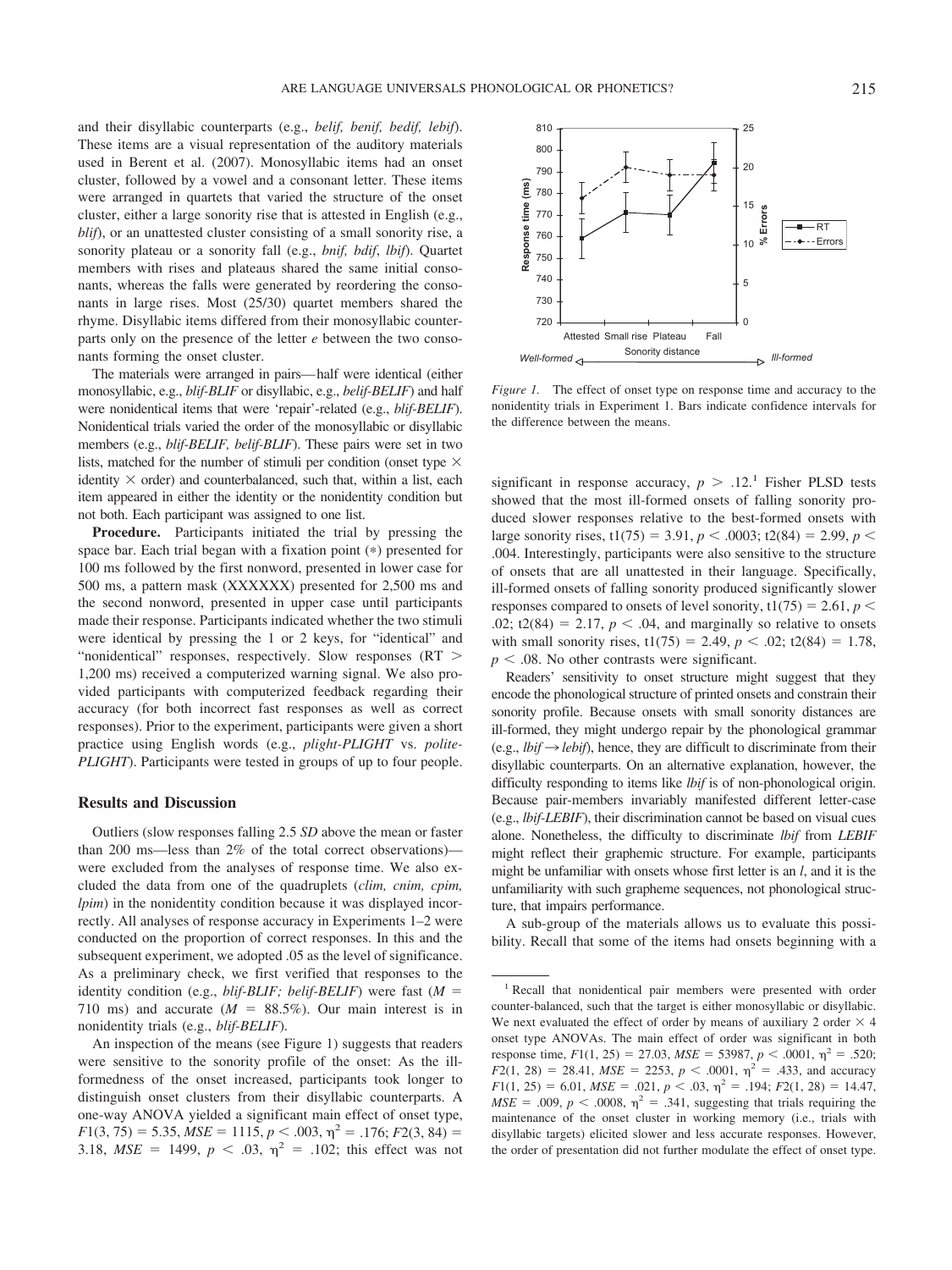*c*—a grapheme whose mapping to phoneme is inconsistent. Unlike the majority of the items, in which nonidentical items differ on only a single phoneme (e.g., *plik-PELIK,* /plIk/-pɘlIk/), *c-*initial pairs differ on two phonemes (e.g., *crik-CERIK*, /krIk/-/sorIk/). If participants assemble phonology from print, then they should be sensitive to the phonological similarity among nonidentical items: Responses to nonidentical items should be easier for the dissimilar *c-*initial items compared to the rest of the materials, which differ only by a single phoneme. Our materials included five quadruplets in which three of the onset types were *c-*initial (i.e., attested onsets, onsets with small rises and plateaus— because sonority falls begin with a sonorant, it was impossible to extend the manipulation to those items). A 2 similarity  $\times$  3 type ANOVA of response accuracy yielded a significant effect of similarity,  $F1(1, 25) = 7.89$ ,  $MSE = .010, p < .01, \eta^2 = .240; F2(1, 27) = 6.31, MSE = .005,$  $p < .02$ ,  $\eta^2 = .191$ ; that was not further modulated by onset type (all  $F < 1$ ). No effects of similarity were observed in response times (all  $F < 1$ ,  $M = 770$  ms and  $M = 763$  ms, for similar and dissimilar items, respectively). As expected, response accuracy to phonologically dissimilar *c*-initial pairs ( $M = 85.6\%$ ) was significantly higher compared to phonologically similar controls (*M* 80.6%). These results demonstrate that participants in this task assemble the phonology of the items from print. Accordingly, the difficulty to process ill-formed onsets is likely to reflect their phonological structure, rather than their orthographic properties alone.

#### **Experiment 2**

The findings from Experiment 1 suggest that readers are sensitive to the phonological structure of onsets that are unattested in their language. Although the effects of onset type with printed materials are weaker than those previously documented with auditory materials (an issue we address in the General Discussion) the overall patterns are similar: As sonority distance decreases, people take longer to distinguish monosyllabic forms with onset clusters from their disyllabic counterparts. The convergence might suggest that like hearers, readers encode the phonological structure of printed onsets and constrain their sonority profile.

Experiment 2 seeks to replicate these findings and obtain additional evidence for the assembly of phonology from print. As in Experiment 1, we examine whether the discrimination among nonidentical items depends on their phonological similarity. But in Experiment 2, our manipulation of phonological similarity exploits homophony: We compare nonidentical items whose first consonant is phonologically identical (e.g., *crek-KEREK*, /krɛk/-korɛk/) and graphemic controls (e.g., *prek-KEREK, /prek/-k*orek/). Both pair members mismatch on two letters, but differ on their phonological similarity. Members of the *crek-KEREK* pair differ by one phoneme, whereas members the *prek-KEREK* pair differ by two phonemes. If readers assemble the phonology of such clusters from print, then they should be sensitive to the phonological similarity among pair members.

#### **Method**

Participants. Forty native English speakers, students at Florida Atlantic University took part in the experiment in partial fulfillment of a course requirement.

**Materials.** The materials (see Appendix B) included two equal groups of identity and nonidentity items. The structure of these materials matched those used in Experiment 1, including an attested member with a large sonority rise, and unattested clusters with smaller rises, plateaus and falls.

A subset of 16 quartets was specifically designed to gauge the assembly of phonology from print in the nonidentity condition. Unlike the nonidentity condition in the main set of materials, in this subset, nonidentical pair members differed on two letters (e.g., *clim-KELIM*) and their phonological similarity was manipulated. In eight quadruplets, pair members differed on one phoneme, a vowel (e.g., *clim-KELIM*), whereas in the remaining eight quadruplets, pair members differed on two phonemes, a consonant and a vowel (e.g., *blim-KELIM*). Similar pair-members invariably differed on the spelling of the phoneme /k/ (e.g., *clim-KELIM*; *rcof-REKOF*); dissimilar and similar clusters were paired with the same disyllabic counterparts (e.g., *clim-KELIM* vs. *blim-KELIM*). In view of the restrictions on the phonological properties of the onsets (i.e., falls must begin with a sonorant whereas all other clusters begin with an obstruent), it was impossible to control the location of the mismatching consonants in all four types. The design nonetheless attempted to dissociate the effect of the location of the mismatching consonant from sonority distance by matching sonority falls and plateaus on the location of the change. Thus, in onsets with large and small rises, the mismatching consonant was the first member of the onset (e.g., *clim-KELIM*), whereas in plateaus and falls, it was the second consonant (e.g, *rcof-REKOF*).

The 16 quadruplets of similar and dissimilar items were arranged in two lists. Each list included eight quadruplets, counterbalanced for phonological similarity, onset type, and order. Each sub-list of eight quadruplets was combined with the remaining 22 quadruplets from Experiment 1 to form a total of 120 nonidentity trials, counterbalanced for onset type and order. The remaining 120 trials in each list consisted of identity trials, either monosyllabic (e.g., *blif-BLIF*) or disyllabic (e.g., *belif-BELIF*), including all four types of onsets or their disyllabic counterparts. Identity trials comprised 30 quadruplets, 22 of those were taken from Experiment 1; the remaining eight quadruplets were generated from the set of eight phonologically similar quadruplets by replacing the letter *c* with a *k* (e.g., *clim* was presented as *klim*).

Identity and nonidentity trials were combined into two lists, matched for the number of stimuli per condition (onset type  $\times$ identity  $\times$  order  $\times$  phonological similarity) and counterbalanced, such that, within a list, each item appeared in either the identity or the nonidentity condition but not both. Each participant was assigned to one list. The procedure was as in Experiment 1.

#### **Results and Discussion**

Outliers (slow responses falling 2.5 *SD* above the mean or faster than 200 ms)—less than 3% of the total correct observations were excluded from the analyses of response time. As in the previous experiment, we verified that responses to identity trials were fast ( $M = 670$  ms) and accurate ( $M = 89\%$ ). Of main interest are responses to nonidentity trials (see Figure 2).

An inspection of the means suggests that responses were modulated by the sonority profile of the onset. A one-way ANOVA yielded a significant effect of onset type in the analysis of response time,  $F1(3, 117) = 3.33$ ,  $MSE = 913$ ,  $p < .03$ ,  $\eta^2 = .079$ ;  $F2(3,$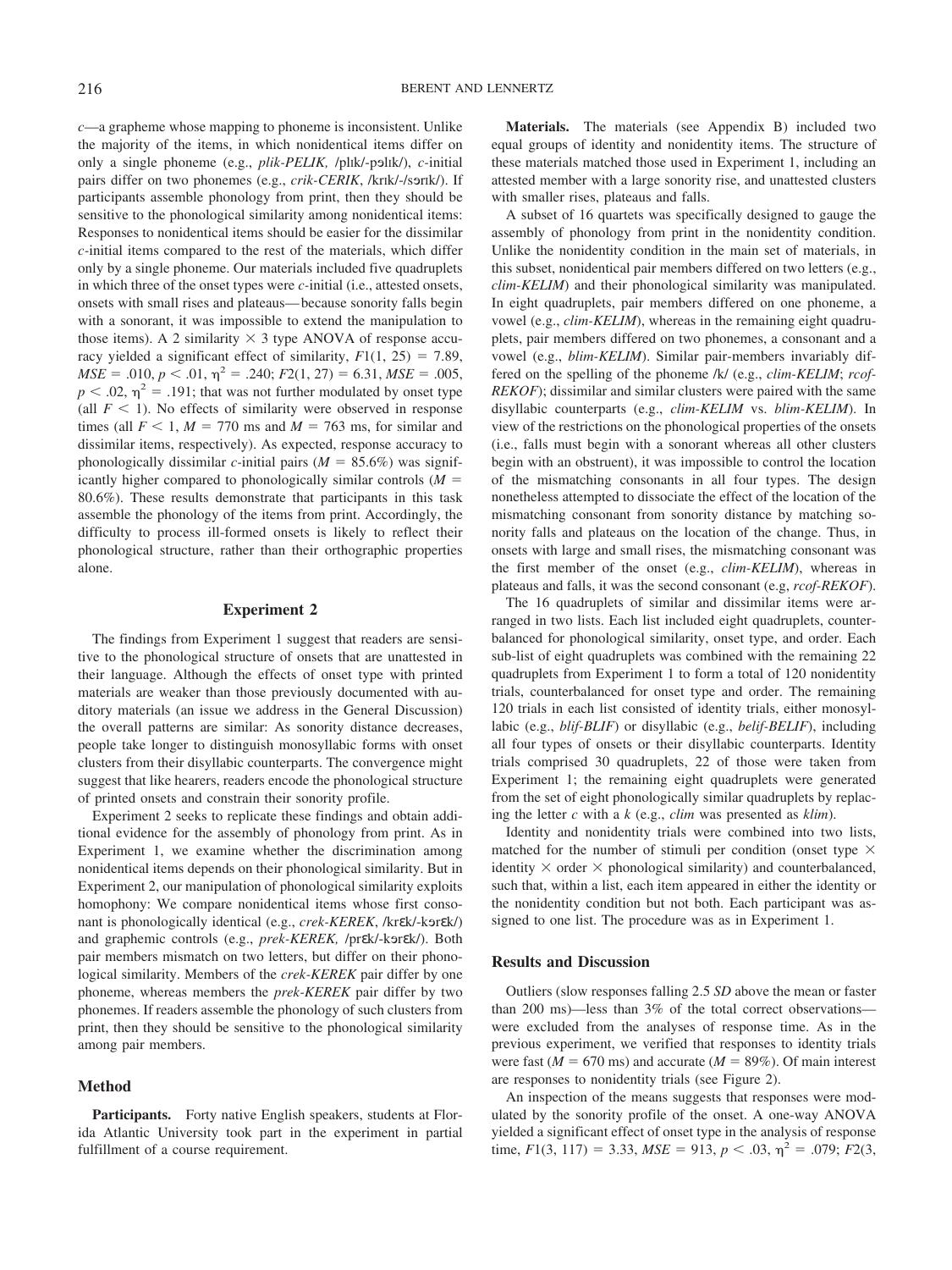148) = 3.40,  $MSE = 1173$ ,  $p < .02$ ,  $\eta^2 = .065$ ; for response accuracy:  $F1(3, 117) = 2.81$ ,  $MSE = .004$ ,  $p < .05$ ,  $\eta^2 = .067$ ;  $F2(3, 148) = 1.34$ ,  $MSE = .006$ ,  $p < .27$ ,  $\eta^2 = .027$ . This effect was further investigated using Fisher PLSD tests. As in Experiment 1, the best-formed and familiar onsets with large sonority rises (e.g., *bl*) produced faster responses compared to worstformed onsets of falling sonority, e.g., *lb*,  $t1(117) = 2.86$ ,  $p <$ .006;  $t2(148) = 2.80$ ,  $p < .006$ . This advantage of onsets with large sonority rises could be due to either the familiarity with such onsets or to their structure. As in Experiment 1, however, participants were also sensitive to the structure of onsets that are all unattested in their language: the worst-formed onsets of falling sonority (e.g., *lb*) produced slower responses relative to unattested onsets of rising sonority (e.g., *bn*, t1(117) = 2.27,  $p < .03$ ;  $t2(148) = 2.40, p < .02$ .<sup>2</sup> No other contrasts were significant.

To determine whether the increase in processing demands of ill-formed onsets reflects their phonological structure, we next turned to evaluate whether the discrimination of nonidentical pair members is sensitive to their phonological similarity. Recall that a sub-group of the items consisted of pairs of nonidentical items that were matched for their orthographic resemblance, but differed on their phonological similarity (e.g., *crep-KEREP* vs. *brep-KEREP*). If participants assemble phonology from print, then their ability to discriminate among nonidentity items should depend on their phonological similarity. The results are presented in Table 1.

A 2 similarity  $\times$  4 onset type ANOVA did not yield a significant interaction (for responses time: all  $F < 1$ ; for accuracy:  $F1(3, 1)$  $117$ ) = 2.05,  $MSE$  = .013,  $p < .12$ ,  $\eta^2$  = .105;  $F2(3, 28)$  = 3.86, *MSE* = .002,  $p < .02$ ,  $\eta^2 = .292$ . An inspection of the means, however, suggested that this null result might be due to the failure to consider the effect of phonological attestation: When the monosyllabic pair member was attested, similar pairs (e.g., *clim-KELIM*) yielded more accurate responses compared to dissimilar ones (e.g., *blim-KELIM*), whereas unattested onsets produced the opposite pattern. To further investigate the effect of phonological similarity on unattested onsets, we next compared attested onsets to unattested ones (collapsed over onset type) using a two-way (2 similarity  $\times$  2 attestation) ANOVA. The interaction was highly



*Figure 2.* The effect of onset type on response time and accuracy to the nonidentity trials in Experiment 2. Bars indicate confidence intervals for the difference between the means.

Table 1

*Response Accuracy (% Correct) as a Function of Phonological Similarity and Attestation in Experiment 1 (Nonidentity Trials)*

|                                      | Phonological similarity |            |  |
|--------------------------------------|-------------------------|------------|--|
| Onset type                           | Similar                 | Dissimilar |  |
| Attested onsets<br>Unattested onsets | 98.75                   | 94.37      |  |
| Rise                                 | 93.12                   | 95.00      |  |
| Plateau                              | 93.12                   | 96.87      |  |
| Fall                                 | 94.50                   | 97.17      |  |

significant: in response accuracy:  $F1(1, 39) = 7.61$ ,  $MSE = .007$ ,  $p < .009$ ,  $\eta^2 = .163$ ;  $F2(1, 30) = 11.20$ ,  $MSE = .0016$ ,  $p < .003$ ,  $\eta^2$  = .273; in reaction time,  $F < 1$ . Simple main effect analysis indicated that participants responded significantly more accurately to unattested onsets that are phonologically dissimilar relative to similar ones  $F1(1, 39) = 6.66$ ,  $MSE = .015$ ,  $p < .02$ ,  $\eta^2 = .161$ ;  $F2(1, 23) = 7.36$ ,  $MSE = .002$ ,  $p < .02$ ,  $\eta^2 = .236$ . Attested onsets showed the opposite trend: Participants were better able to discriminate among nonidentity items that were phonologically  $\text{similar } F1(1, 39) = 4.06, \text{MSE} = .009, \text{p} < .06, \text{p}^2 = .098; \text{F2}(1,$  $7) = 8.79$ ,  $MSE = .001$ ,  $p < .03$ ,  $\eta^2 = .558$ . This paradoxical drop in accuracy for attested items that are phonologically dissimilar the condition that is arguably easiest to process—might suggest that the ease of phonological processing has led participants to reduce their vigilance.

Crucially, however, Experiment 2 demonstrates that the ease of phonological processing depends on the ill-formedness of the onset: Ill-formed onsets require more extensive processing. The difficulties in the processing of such onsets are consistent with the proposal that they are prone to misperception (e.g.,  $l \frac{b}{f}$ ) *lebif*) even in print.

#### **General Discussion**

In previous research, we showed that speakers are sensitive to the structure of onsets that are unattested in their language, and the perception of such onsets reflects their distribution across languages: Onsets that are under-represented across languages tend to be misperceived (Berent et al., 2007; Berent et al., 2008; Berent, 2008; Berent et al., 2009). The present research was designed to gauge the source of such misperceptions—are they due to difficulties in processing such auditory inputs or to their phonological ill-formedness, captured by their sonority distance. To this end, we examined whether the misperception of universally ill-formed onsets extends to printed words. The results of Experiments 1–2 suggest that ill-formed onsets with small sonority distances elicit

<sup>2</sup> Auxiliary analyses, examining the effect of presentation order (e.g., *blif-belif* vs. *belif-blif*) yielded a significant main effect of order. As in Experiment 1, trials requiring the maintenance of the monosyllabic target in working memory elicited slower,  $F1(1, 39) = 18.87$ ,  $MSE = 3050$ ,  $p <$ .0001,  $\eta^2 = 326$ ; *F*2(1, 29) = 34.76, *MSE* = 1107, *p* < .0001,  $\eta^2 = .545$ ) and less accurate responses,  $F1(1, 39) = 16.01$ ,  $MSE = .018$ ,  $p < .0003$ ,  $\eta^2 = 291$ ; *F*2(1, 29) = 33.59, *MSE* = .007, *p* < .0001,  $\eta^2 = .555$ ) but this effect of order did not further interact with onset type (all  $F < 1$ ).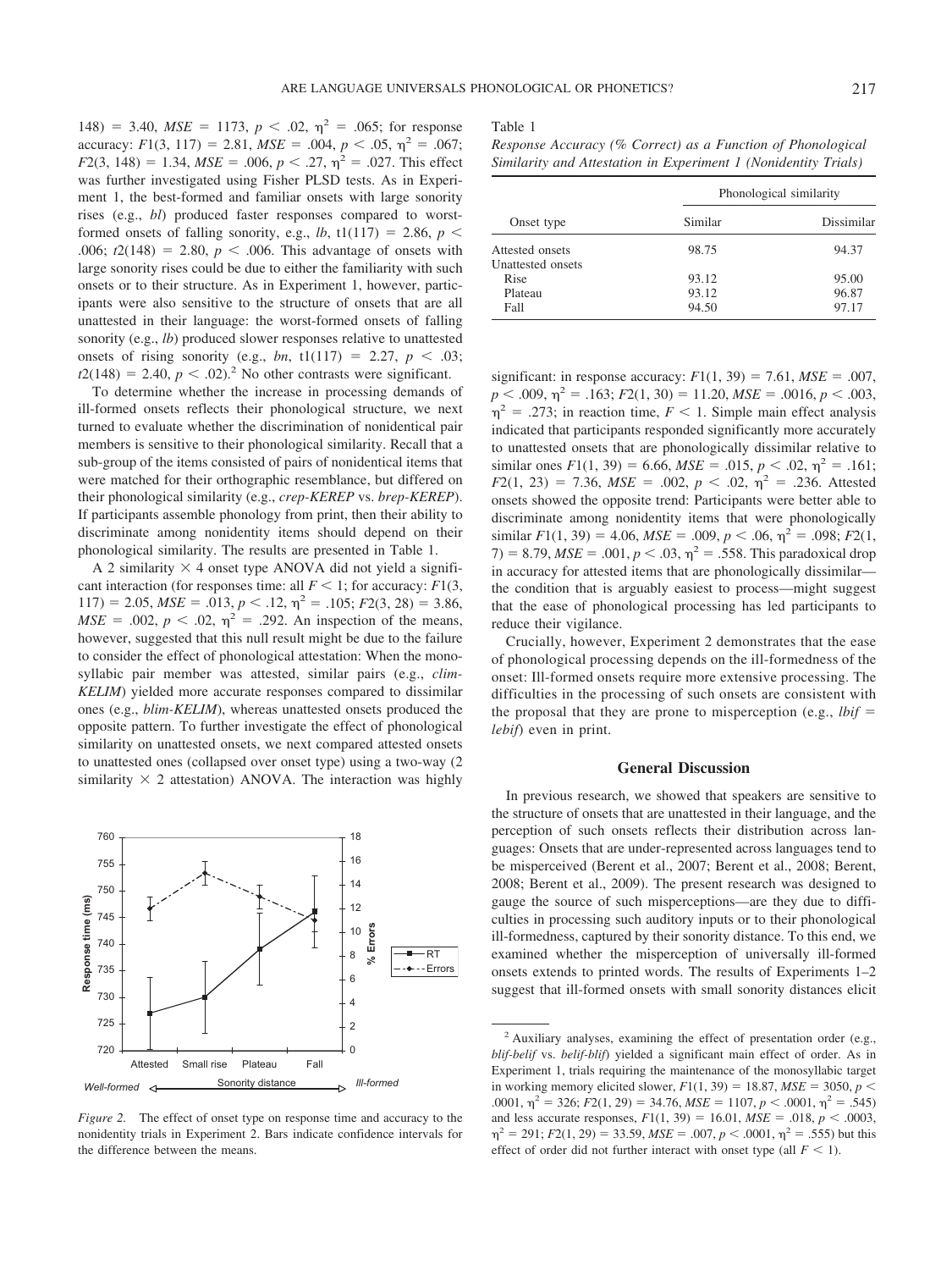additional processing: Participants took longer to distinguish illformed onsets from their disyllabic counterpart (e.g., *lbif-LEBIF*) compared to better-formed ones (e.g., *bnif-BENIF*). This result is consistent with the proposal that ill-formed onsets undergo grammatical repair that inserts a vowel between the onset consonants (e.g., *lbif*  $\rightarrow$  *lebif*). These findings suggest that readers are sensitive to the phonological properties of unattested onsets.

Further support for this conclusion comes from auxiliary manipulations, designed to gauge the assembly of phonology from print. In each of the two experiments, monosyllables were harder to process when the order of presentation required their commitment to phonological working memory—when the monosyllable was presented first, followed by the disyllable (see Footnotes 1-2). Participants in the two experiments were also sensitive to the phonological similarity among nonidentical items with unattested onsets. Nonidentical pairs whose members were phonologically dissimilar (e.g., *cnip-CENIP; dnim-KENIM*; in Experiments 1-2, respectively) were discriminated more easily than similar pairs (e.g., *bnop-BENOP, cnim-KENIM* in Experiments 1-2, respectively). These results suggest that participants are sensitive to the phonological structure of printed words, not merely their orthographic properties.

As a whole, the results show that people have productive knowledge regarding the phonological structure of onsets that are unattested in their language. However, these findings cannot determine the precise nature of this knowledge. One possibility is that speakers possess relevant grammatical knowledge. Alternatively, the knowledge available to participants might concern only nongrammatical sources—the statistical similarity of unattested forms to the English lexicon, and the ease of their perception and production. We consider each of these explanations in turn.

According to the statistical explanation, readers experience difficulty in processing forms like *lbif* because of their infrequent statistical properties. To evaluate this possibility, we submitted the responses to nonidentity trials in the two experiments to a combined step-wise regression analysis including three steps. In the first step, we assessed the effect of three extraneous variables that are not directly related to sonority, including (a) the homorganicity of onset consonants (whether the two consonants share the same place of articulation—a property known to modulate the distribution of onsets across languages and affect their processing; Greenberg, 1978; Hallé, Segui, Frauenfelder, & Meunier, 1998); (b) the number of non-shared letters among nonidentical items (either one, in Experiment 1 or two, in some of the materials in Experiment 2) and (c) the position of the altered letter (either word internal or initial).

At the second step, we entered two sets of statistical properties corresponding to the statistical measures considered in Berent (2008). One set captures the statistical orthographic properties of the word as a whole (see Table 2), including the number of neighbors (the number of words obtained by adding, deleting or substituting one letter), their summed frequency, bigram count and bigram frequency. Neighborhood counts were based on the *Speech & Hearing Lab Neighborhood Database*, the bigram calculations were based on Solso and Juel (1980). A second set of four statistical measures concerns the combination of the onset consonants specifically. These measures include the number of four-letter words that share the item's first consonant, the summed frequency of those words, the number of four letter words that share the target's second consonants, and the summed frequency of those words. These four measures were calculated based on the *Speech & Hearing Lab Neighborhood Database*.

To assess the unique contribution of sonority distance, we forced it as the third and last step into the regression analyses. We conducted several such analyses– one analysis assessed the unique contribution of sonority across the four types of onsets; additional analyses compared responses to onsets of adjacent sonority levels (i.e., attested onsets vs. unattested rises, unattested rises vs. pla-

Table 2 *The Statistical Properties of the Materials Used in Experiments 1–2*

|                |                | Whole word properties |                 |                     |                  | Cluster properties      |        |                             |       |                             |
|----------------|----------------|-----------------------|-----------------|---------------------|------------------|-------------------------|--------|-----------------------------|-------|-----------------------------|
| Exp.           | Statistic      | Cluster type          | Bigram<br>count | Bigram<br>frequency | #of<br>neighbors | Neighbors'<br>frequency | #C1    | C <sub>1</sub><br>frequency | #C2   | C <sub>2</sub><br>frequency |
| -1.            | Mean           | Attested              | 33.37           | 1212.93             | 2.43             | 55.03                   | 98.33  | 11171.87                    | 69.20 | 3851.77                     |
|                |                | Small rises           | 12.67           | 391.40              | 0.50             | 34.27                   | 98.33  | 11171.87                    | 32.33 | 5165.13                     |
|                |                | Plateaus              | 10.60           | 357.77              | 0.73             | 47.73                   | 98.33  | 11171.87                    | 13.33 | 427.07                      |
|                |                | Falls                 | 11.97           | 378.80              | 0.57             | 20.13                   | 89.80  | 5954.83                     | 13.53 | 374.50                      |
|                | SD <sub></sub> | Attested              | 29.16           | 1564.40             | 2.97             | 91.81                   | 21.82  | 11004.21                    | 32.79 | 2709.78                     |
|                |                | Small rises           | 12.67           | 456.02              | 1.04             | 107.66                  | 21.82  | 11004.21                    | 26.16 | 5632.96                     |
|                |                | Plateaus              | 10.38           | 455.32              | 1.68             | 110.66                  | 21.82  | 11004.21                    | 6.18  | 364.29                      |
|                |                | Falls                 | 13.01           | 512.60              | 1.10             | 67.76                   | 8.15   | 3461.33                     | 5.56  | 299.30                      |
| $\overline{c}$ | Mean           | Attested              | 37.74           | 1264.39             | 2.37             | 85.18                   | 107.21 | 11033.63                    | 71.53 | 3937.18                     |
|                |                | Small rises           | 11.53           | 360.16              | 0.55             | 31.13                   | 107.24 | 11609.84                    | 30.47 | 5333.63                     |
|                |                | Plateaus              | 10.13           | 292.82              | 0.66             | 35.32                   | 106.63 | 15941.74                    | 13.74 | 349.11                      |
|                |                | Falls                 | 13.37           | 447.95              | 0.66             | 12.08                   | 90.37  | 6069.11                     | 15.00 | 401.53                      |
|                | SD <sub></sub> | Attested              | 31.83           | 1505.95             | 2.76             | 181.32                  | 2.97   | 10900.91                    | 31.53 | 2620.44                     |
|                |                | Small rises           | 11.58           | 432.24              | 0.92             | 96.76                   | 2.96   | 11258.30                    | 23.86 | 5699.01                     |
|                |                | Plateaus              | 9.75            | 396.87              | 0.88             | 89.29                   | 1.73   | 12549.79                    | 4.00  | 313.12                      |
|                |                | Falls                 | 18.19           | 642.81              | 1.05             | 25.86                   | 8.35   | 3405.16                     | 3.34  | 284.41                      |

*Note.* Exp. = Experiment; #of neighbors = number of neighbors; #C1 and #C2 = number of words sharing the target's initial or second letter, respectively; C1 frequency and C2 frequency = summed frequency of the words sharing the target's first and second letter, respectively.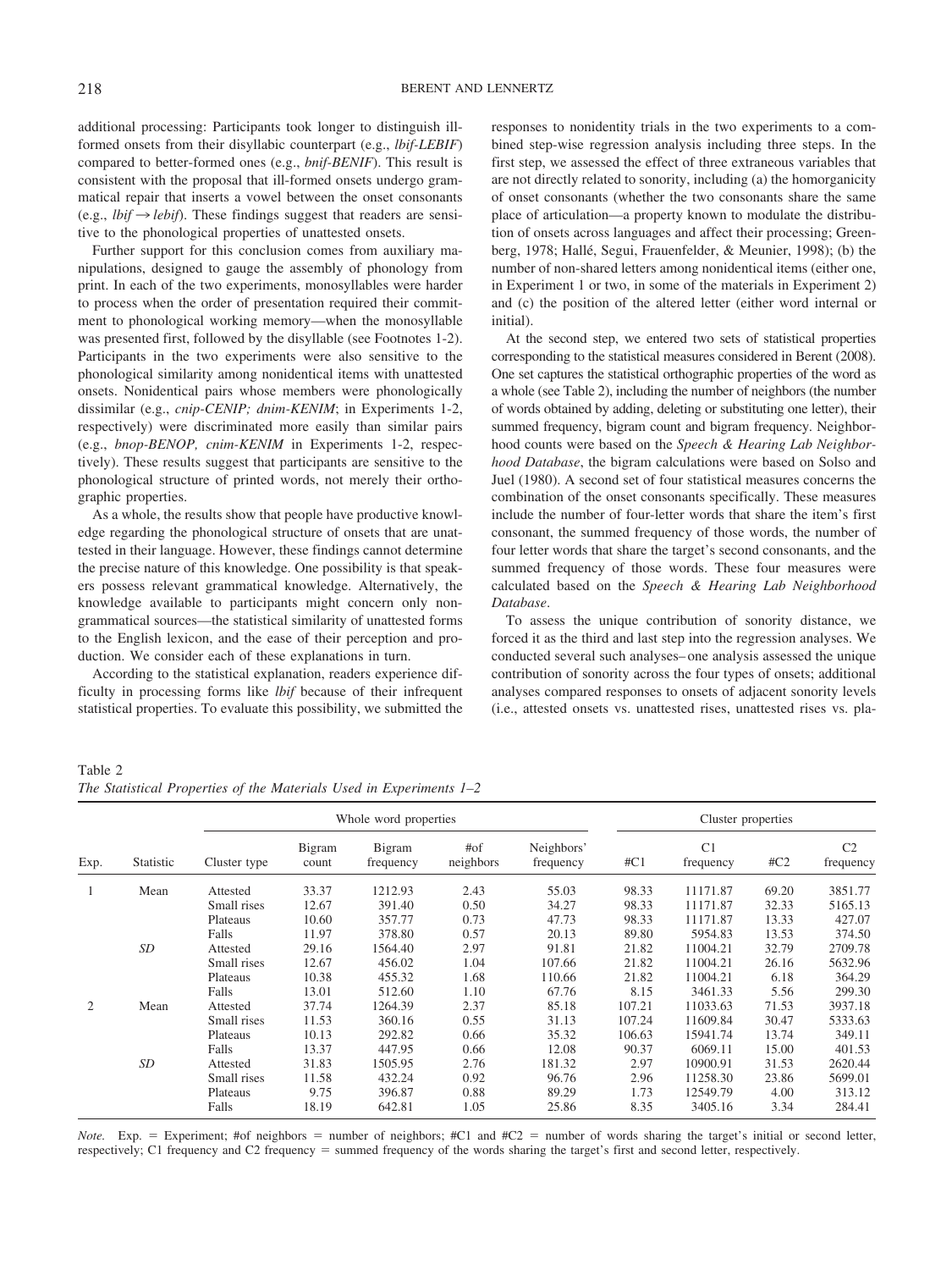teaus and plateaus vs. fall). The results (see Table 3) suggest that onset type accounted for unique variance after controlling for the effect of homorganicity, overlap, and statistical properties. Specifically, the unique effect of onset type was significant across the four types of onsets (in both response time and accuracy) and in the comparison of plateaus versus falls (in response time). There were also marginally significant effects of onset type in the comparisons of attested onsets versus rises (in response time) and rises versus plateaus (in response accuracy).

In a second set of analyses, we examined the unique contribution of statistical properties, entered in the last step (see Table 4). Across the four onset types, statistical properties uniquely predicted overall response accuracy after controlling for the contribution of onset type. This effect, however, was mainly due to the comparison of sonority rises to attested onsets. Statistical properties did not uniquely account for any of the comparisons involving only unattested onsets. Thus, responses to unattested onsets are uniquely explained only by their grammatical phonological structure (see Table 3), not their statistical properties (see Table 4).

The present results also do not lend themselves to phonetic explanations. An acoustic phonetic account is obviously ruled out by the use of printed materials. Likewise, our findings are not readily explained by the possibility that the cost associated with processing ill-formed onsets might be solely due to the inability to articulate these items (Redford, 2008). Indeed, there is no evidence that participants in our experiments attempted to articulate the stimuli (either overtly or covertly). Moreover, an articulatory explanation does not account for the emergence of similar findings with auditory materials, presented at faster asynchrony (an asynchrony of 1,500 ms, which presumably, reduced the potential for articulation), nor does it explain why the aversion to ill-formed onsets affects the processing of their disyllabic counterparts (e.g., *lebif* vs. *benif*)—forms that lack clusters altogether, and consequently, pose no special challenges for either auditory perception or articulation (Berent et al., 2007; Berent et al., 2008).

Unlike the statistical and phonetic accounts, a grammatical phonological account can easily accommodate the persistent misperception of ill-formed onsets across modalities. In this view, the ill-formedness of such onsets triggers their repair (as disyllabic) and protects their disyllabic counterparts from misperception (e.g., an aversion of *lbif* renders it a less likely competitor to the representation of the input *lebif*).

These conclusions also carry some important implications to reading research. The convergence between the sensitivity of hearers and readers to broad grammatical restrictions might suggest that the representations computed in the two modalities are isomorphic, and they are both constrained by broad grammatical restrictions. Nonetheless, the quality and specificity of the phonological representation assembled to print might depend on task dynamics. Previous experiments using the lexical decision task (Berent, 2008) indicate that people attend to broad grammatical properties of unattested onsets with given auditory materials, but not with printed stimuli—stimuli that also elicited faster responses. The reemergence of these grammatical effects under the longer SOA in our present experiments suggests that the discrepancy between the findings with auditory and printed materials in previous research is probably due to differences in the time-course of processing within the two modalities, rather than a principled inability to compute grammatical phonological structure from print.

Nonetheless, the effects observed in reading are weaker than those previously documented with spoken language. The present

Table 3

*Step-Wise Linear Regression Analysis of Responses in Experiments 1–2 Forcing Onset Type in the Last Step*

| Comparison        | Step                    | Predictor              | $R^2$ change | $F$ change | df    | p <   |
|-------------------|-------------------------|------------------------|--------------|------------|-------|-------|
| Response time     |                         |                        |              |            |       |       |
| All onsets        | 1                       | Homorganicity, overlap | 0.222        | 25.38      | 3,267 | 0.001 |
|                   | $\overline{\mathbf{c}}$ | Statistical properties | 0.026        | 1.14       | 8,259 | 0.339 |
|                   | 3                       | Type                   | 0.023        | 8.09       | 1,258 | 0.006 |
| Attested vs. rise |                         | Homorganicity, overlap | 0.325        | 31.74      | 2,132 | 0.001 |
|                   | $\overline{\mathbf{c}}$ | Statistical properties | 0.123        | 3.46       | 8,124 | 0.002 |
|                   | 3                       | Type                   | 0.017        | 3.88       | 1.123 | 0.060 |
| Rise vs. plateau  |                         | Homorganicity, overlap | 0.249        | 14.51      | 3.131 | 0.001 |
|                   | $\mathfrak{2}$          | Statistical properties | 0.040        | $<$ 1      | 8,123 |       |
|                   | 3                       | Type                   | 0.000        | $<$ 1      | 1.122 |       |
| Plateau vs. fall  | 1                       | Homorganicity, overlap | 0.094        | 6.92       | 2,133 | 0.001 |
|                   | $\overline{c}$          | Statistical properties | 0.040        | $<$ 1      | 8,125 |       |
|                   | 3                       | Type                   | 0.028        | 4.12       | 1,124 | 0.050 |
| Accuracy          |                         |                        |              |            |       |       |
| All onsets        | 1                       | Homorganicity, overlap | 0.407        | 61.11      | 3,267 | 0.000 |
|                   | $\overline{2}$          | Statistical properties | 0.042        | 2.45       | 8,259 | 0.014 |
|                   | 3                       | Type                   | 0.019        | 9.27       | 1,258 | 0.003 |
| Attested vs. rise |                         | Homorganicity, overlap | 0.406        | 45.18      | 2,132 | 0.001 |
|                   | 2                       | Statistical properties | 0.127        | 4.21       | 8,124 | 0.001 |
|                   | 3                       | Type                   | 0.000        | $<$ 1      | 1,123 |       |
| Rise vs. plateau  | 1                       | Homorganicity, overlap | 0.468        | 38.72      | 3,132 | 0.001 |
|                   | $\overline{c}$          | Statistical properties | 0.042        | 1.31       | 8.124 | 0.242 |
|                   | 3                       | Type                   | 0.012        | 2.98       | 1,123 | 0.088 |
| Plateau vs. fall  | 1                       | Homorganicity, overlap | 0.414        | 46.88      | 2,133 | 0.001 |
|                   | $\overline{2}$          | Statistical properties | 0.053        | 1.56       | 8.125 | 0.143 |
|                   | 3                       | Type                   | 0.004        | <1         | 1,124 |       |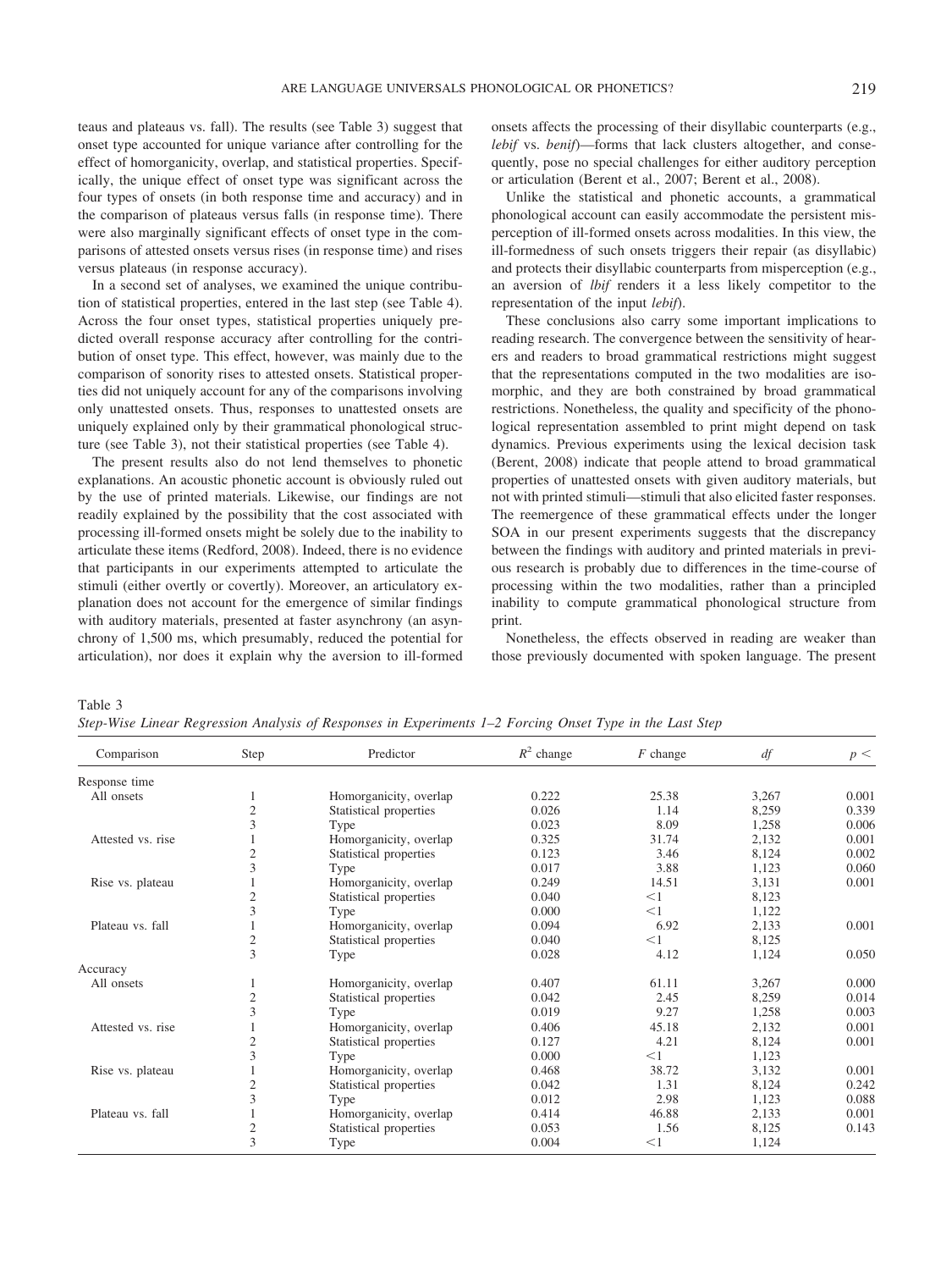| × |  |  |  |
|---|--|--|--|
|---|--|--|--|

*Step-Wise Linear Regression Analysis of Responses in Experiments 1–2 Forcing Statistical Properties in the Last Step*

| Comparison        | Step           | Predictor              | $R^2$ change | $F$ change | df    | p <   |
|-------------------|----------------|------------------------|--------------|------------|-------|-------|
| Response time     |                |                        |              |            |       |       |
| All onsets        |                | Homorganicity, overlap | 0.222        | 25.38      | 3,267 | 0.001 |
|                   | $\sqrt{2}$     | Type                   | 0.015        | 5.20       | 1,266 | 0.030 |
|                   | 3              | Statistical properties | 0.034        | 1.52       | 8,258 | 0.160 |
| Attested vs. rise |                | Homorganicity, overlap | 0.325        | 31.74      | 2,132 | 0.001 |
|                   | 2              | Type                   | 0.006        | 1.17       | 1,131 | 0.290 |
|                   | 3              | Statistical properties | 0.134        | 3.85       | 8,123 | 0.001 |
| Rise vs. plateau  |                | Homorganicity, overlap | 0.249        | 14.51      | 3,131 | 0.001 |
|                   | $\sqrt{2}$     | Type                   | 0.001        | <1         | 1,130 |       |
|                   | 3              | Statistical properties | 0.039        | <1         | 8,122 |       |
| Plateau vs. fall  | 1              | Homorganicity, overlap | 0.094        | 6.92       | 2,133 | 0.001 |
|                   | $\overline{c}$ | Type                   | 0.020        | 2.98       | 1,132 |       |
|                   | $\overline{3}$ | Statistical properties | 0.048        | <1         | 8,124 |       |
| Accuracy          |                |                        |              |            |       |       |
| All onsets        |                | Homorganicity, overlap | 0.407        | 61.11      | 3,267 | 0.001 |
|                   | $\mathfrak{2}$ | Type                   | 0.000        | <1         | 1,266 |       |
|                   | 3              | Statistical properties | 0.061        | 3.67       | 8,258 | 0.001 |
| Attested vs. rise |                | Homorganicity, overlap | 0.406        | 45.18      | 2,132 | 0.001 |
|                   | $\overline{c}$ | Type                   | 0.035        | 8.10       | 1.131 | 0.006 |
|                   | 3              | Statistical properties | 0.092        | 3.04       | 8,123 | 0.005 |
| Rise vs. plateau  |                | Homorganicity, overlap | 0.468        | 38.72      | 3,132 | 0.001 |
|                   | $\overline{c}$ | Type                   | 0.006        | 1.54       | 1,131 | 0.220 |
|                   | 3              | Statistical properties | 0.047        | 1.51       | 8,123 | 0.170 |
| Plateau vs. fall  |                | Homorganicity, overlap | 0.414        | 46.89      | 2,133 | 0.001 |
|                   | $\overline{c}$ | Type                   | 0.002        | <1         | 1,132 |       |
|                   | 3              | Statistical properties | 0.055        | 1.61       | 8,124 | 0.130 |

experiments with printed words yielded reliable effects of onset type only relative to highly ill-formed onsets of falling sonority comparisons involving only onsets of rising or level sonority (to which hearers in our previous experiments were highly tuned) did not reach significance with printed materials. Such differences could challenge the isomorphism of the representations assembled to printed and spoken language. Alternatively, the weaker effects of sonority with printed materials might be due to methodological factors. Unlike hearers, readers can perform the identity judgment by simply monitoring for the letter *e* (the pretonic vowel in the disyllabic forms, e.g., *lebif*), a strategy they could bring to perfection by attending to the accuracy feedback provided in the present experiments (but absent in previous research). Response accuracy in Experiments 1–2 was indeed far higher compared to the results with auditory materials (40%, see Berent et al., 2007; Experiment 3), and this might have attenuated the sensitivity of the task to fine-grained distinctions among adjacent sonority distances.

Regardless of whether the grammatical knowledge available to readers concerns sonority profile, broadly, or a narrow restriction against sonorant-initial onset, specifically, the results suggest that the representation available to readers is constrained by general phonological knowledge that appeals to sub-segmental regularities (see also Lukatela et al., 2007). Such phonological knowledge may well be grounded in the phonetic properties of the input (Hayes & Steriade, 2004): Forms like *lbif* might be grammatically ill-formed precisely because they are difficult to perceive and articulate (Wright, 2004). Once acquired, however, such grammatical constraints might apply irrespective of the phonetic characteristics of the input, and consequently, they could shape the representation of print. The finding that such knowledge is observed for onsets unattested in one's language, and mirrors the universal restrictions

on such clusters, is consistent with the proposal that all speakers possess a universal set of grammatical phonological restrictions.

#### **References**

- Berent, I. (2008). Are phonological representations of printed and spoken language isomorphic? Evidence from the restrictions on unattested onsets. *Journal of Experimental Psychology: Human Perception & Performance, 34,* 1288 –1304.
- Berent, I., Lennertz, T., Jun, J., Moreno, M. A., & Smolensky, P. (2008). Language universals in human brains. *Proceedings of the National Academy of Sciences, 105,* 5321–5325.
- Berent, I., Lennertz, T., Smolensky, P., & Vaknin-Nusbaum, V. (2009). Listeners' knowledge of phonological universals: Evidence from nasal clusters. *Phonology, 26,* 75–108.
- Berent, I., Steriade, D., Lennertz, T., & Vaknin, V. (2007). What we know about what we have never heard: Evidence from perceptual illusions. *Cognition, 104,* 591– 630.
- Blevins, J. (2004). *Evolutionary phonology* Cambridge, UK: Cambridge University Press.
- Browman, C. P., & Goldstein, L. (1989). Articulatory gestures as phonological units. *Phonology, 6,* 201–251.
- Buchwald, A. B., Rapp, B., & Stone, M. (2007). Insertion of discrete phonological units: An articulatory and acoustic investigation of aphasic speech. *Language and Cognitive Processes, 22,* 910 –948.
- Chomsky, N. (1965). *Aspects of the theory of syntax.* Cambridge, MA: MIT Press.
- Chomsky, N. (1980). *Rules and representations.* New York: Columbia University Press.
- Clements, G. N. (1990). The role of the sonority cycle in core syllabification. In J. Kingston & M. Beckman (Eds.), *Papers in laboratory phonology I: Between the grammar and physics of speech* (pp. 282–333). Cambridge, UK: Cambridge University Press.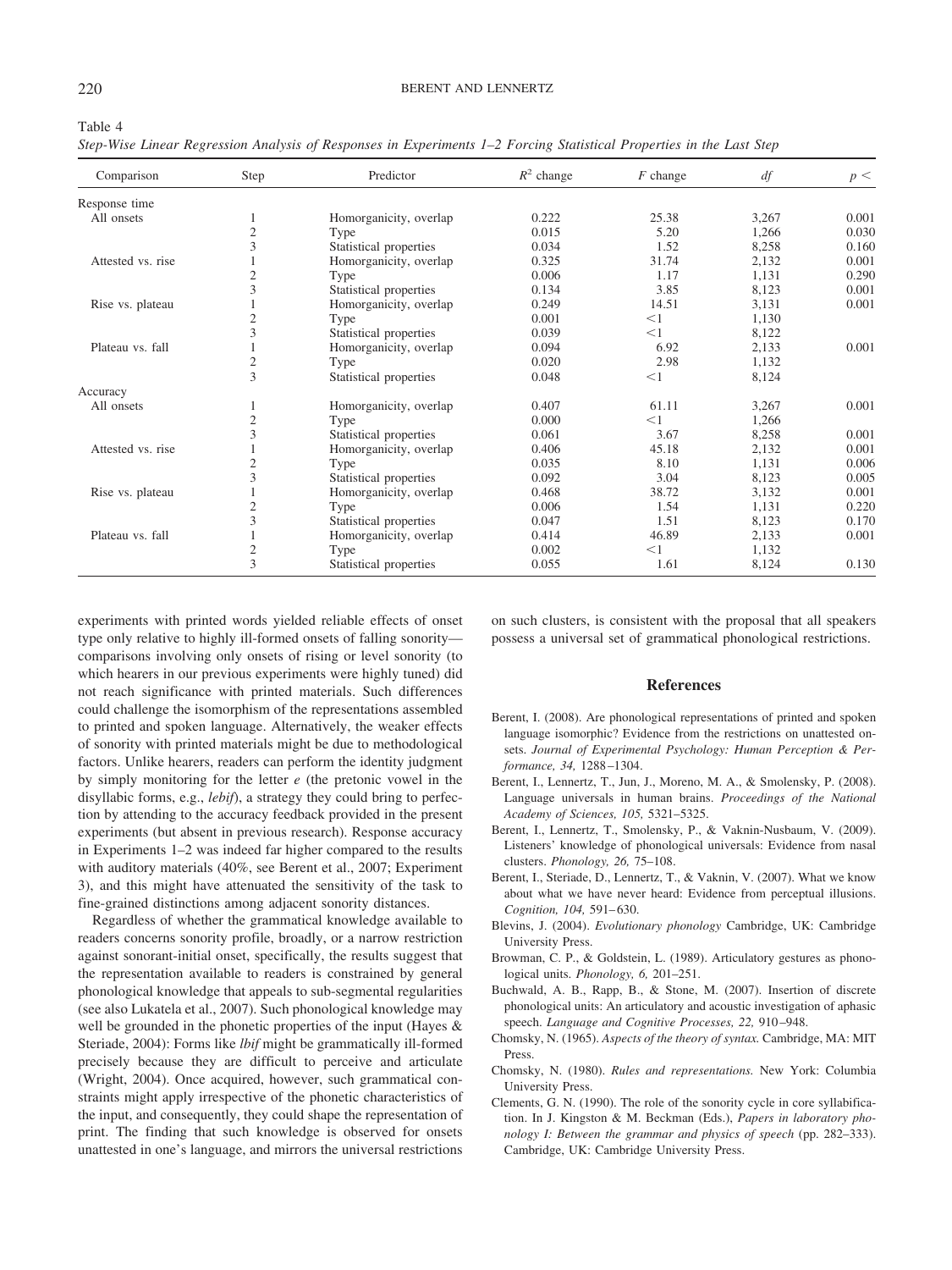- Davidson, L. (2006). Phonotactics and articulatory coordination interact in phonology: Evidence from nonnative production. *Cognitive Science, 30,* 837– 862.
- Dupoux, E., Kakehi, K., Hirose, Y., Pallier, C., & Mehler, J. (1999). Epenthetic vowels in Japanese: A perceptual illusion? *Journal of Experimental Psychology: Human Perception and Performance, 25,* 1568 –1578.
- Dupoux, E., Pallier, C., Kakehi, K., & Mehler, J. (2001). New evidence for prelexical phonological processing in word recognition. *Language and Cognitive Processes, 5,* 491–505.
- Elman, J., Bates, E., Johnson, M., Karmiloff-Smith, A., Parisi, D., & Plunkett, K. (1996). *Rethinking Innateness: A connectionist perspective on development.* Cambridge, MA: MIT Press.
- Fodor, J. (1983). *The modularity of mind.* Cambridge, MA: MIT Press.
- Fowler, C., Treiman, R., & Gross, J. (1993). The structure of English syllables and polysyllables. *Journal of Memory and Language, 32,* 115–140.
- Glushko, R. (1979). The organization and activation of orthographic knowledge in reading aloud. *Journal of Experimental Psychology: Human Perception and Performance, 5,* 674 – 691.
- Greenberg, J. H. (1978). Some generalizations concerning initial and final consonant clusters. In J. H. Greenberg, C. A. Ferguson, & E. A. Moravcsik (Eds.), *Universals of Human Language* (Vol. 2, pp. 243–279). Stanford, CA: Stanford University Press.
- Hallé, P., Segui, J., Frauenfelder, U. H., & Meunier, C. (1998). The processing of illegal consonant clusters: A case of perceptual assimilation? *Journal of Experimental Psychology: Human Perception and Performance, 24,* 592– 608.
- Hallé, P. A., Dominguez, A., Cuetos, F., & Segui, J. (2008). Phonological mediation in visual masked priming: Evidence from phonotactic repair. *Journal of Experimental Psychology: Human Perception and Performance, 34,* 177–192.
- Hayes, B., & Steriade, D. (2004). A review of perceptual cues and cue robustness. In B. Hayes, R. M. Kirchner, & D. Steriade (Eds.), *Phonetically based phonology* (pp. 1–33). Cambridge, UK: Cambridge University Press.
- Lindblom, B. (1998). Systemic constraints and adaptive change in the formation of sound structure. In J. R. Hurford, M. Studdert-Kennedy, & C. Knight (Eds.), *Approaches to the Evolution of Language-Social and Cognitive Bases* (pp. 242–263). Cambridge, UK: Cambridge University Press.
- Lukatela, G., Eaton, T., Moreno, M. A., & Turvey, M. T. (2007). Equivalent inter- and intramodality long-term priming: Evidence for a common lexicon for words seen and words heard. *Memory & Cognition, 35,* 781– 800.
- Lukatela, G., & Turvey, M. T. (1990). Phonemic similarity effects and prelexical phonology. *Memory and Cognition, 18, 128-152.*
- Lukatela, G., & Turvey, M. T. (1993). Similar attentional, frequency and associative effects for the pseudohomophones and words. *Journal of Experimental Psychology: Human Perception and Performance, 19,* 166 –178.
- MacNeilage, P. F., & Davis, B. L. (2000). On the origin of internal structure of word forms. *Science,* 527–531.
- Moreton, E. (2008). Analytic bias and phonological typology. *Phonology, 25,* 83–127.
- Ohala, J. J. (1990). Alternatives to the sonority hierarchy for explaining segmental sequential constraints. *Papers from the Regional Meetings, Chicago Linguistic Society, 2,* 319 –338.
- Oudeyer, P. Y. (2005). The self-organization of speech sounds. *Journal of Theoretical Biology, 233,* 435– 449.
- Parker, S. (2002). *Quantifying the sonority hierarchy.* Unpublished doctoral dissertation, University of Massachusetts, Amherst, MA.
- Perfetti, C. A., & Bell, L. (1991). Phonemic activation during the first 40 ms. of word identification. Evidence from backward masking and priming. *Journal of Memory and Language, 30,* 473– 485.

Pinker, S. (1994). *The Language instinct.* New York: Morrow.

- Pitt, M. A. (1998). Phonological processes and the perception of phonotactically illegal consonant clusters. *Perception & Psychophysics, 60,* 941–951.
- Prince, A., & Smolensky, P. (1993/2004). *Optimality theory: Constraint interaction in generative grammar.* Malden, MA: Blackwell.
- Redford, M. A. (2008). Production constraints on learning novel onset phonotactics. *Cognition, 107,* 785– 816.
- Rumelhart, D. E., & McClelland, J. L. (1986). On learning past tense of English verbs: Implicit rules or parallel distributed processing? In J. L. McClelland, D. E. Rumelhart, & T. P. R. Group (Eds.), *Parallel distributed processing: Explorations in the microstructure of cognition* (Vol. 2, pp. 216 –271). Cambridge MA: MIT Press.
- Smolensky, P. (2006). Optimality in phonology II: Markedness, feature domains, and local constraint conjunction. In P. Smolensky & G. Legendre (Eds.), *The harmonic mind: From neural computation to optimality-theoretic grammar* (Vol. 2. Linguistic and Philosophical Implications, pp. 27–160). Cambridge, MA: MIT Press.
- Smolensky, P., & Legendre, G. (2006). Harmony optimization and the computational architecture of the mind/brain. In P. Smolensky & G. Legendre (Eds.), *The harmonic mind: From neural computation to optimality-theoretic grammar* (Vol. 1: Cognitive architecture, pp. 59 – 61). Cambridge, MA: MIT Press.
- Solso, R. L., & Juel, C. L. (1980). Positional frequency and versatility of bigrams for two- through nine-letter English words. *Behavior Research Methods & Instrumentation, 12,* 297–343.
- Speech & Hearing Lab Neighborhood Database. Retrieved from the Washington University in St. Louis Web site: http://128.252.27.56/ Neighborhood/Home.asp
- Steriade, D. (1982). *Greek prosodies and the nature of syllabification* (Doctoral dissertation)*.* MIT, Cambridge. Retrieved from MITWPL, Department of Linguistics and Philosophy, MIT.
- Theodore, R. M., & Schmidt, A. M. (2003). Perceptual prothesis in native Spanish speakers. *Journal of the Acoustical Society of America, 113,* 256.
- Treiman, R. (1984). On the status of final consonant clusters in English syllables. *Journal of Verbal Learning and Verbal Behavior, 23,* 343– 356.
- Treiman, R., Bowey, J., & Bourassa, D. (2002). Segmentation of spoken words into syllables by English-speaking children as compared to adults. *Journal of Experimental Child Psychology, 83,* 213–238.
- Treiman, R., & Danis, C. (1988). Syllabification of intervocalic consonants. *Journal of Memory and Language, 27,* 87–104.
- Van Orden, G. C., Pennington, B. F., & Stone, G. O. (1990). Word identification in reading and the promise of subsymbolic psycholinguistics. *Psychological Review, 97,* 488 –522.
- Wilson, C. (2006). Learning phonology with substantive bias: An experimental and computational study of Velar Palatalization. *Cognitive Science, 30,* 945–982.
- Wright, R. (2004). A review of perceptual cues and robustness. In D. Steriade, R. Kirchner, & B. Hayes (Eds.), *Phonetically based phonology* (pp. 34 –57). Cambridge, UK: Cambridge University Press.
- Zec, D. (2007). The syllable. In P. de Lacy (Ed.), *The Cambridge handbook of phonology* (pp. 161–194). Cambridge, UK: Cambridge University Press.
- Zuraw, K. (2007). The role of phonetic knowledge in phonological patterning: Corpus and survey eivdence from Tagalog infixation. *Language, 83,* 277–316.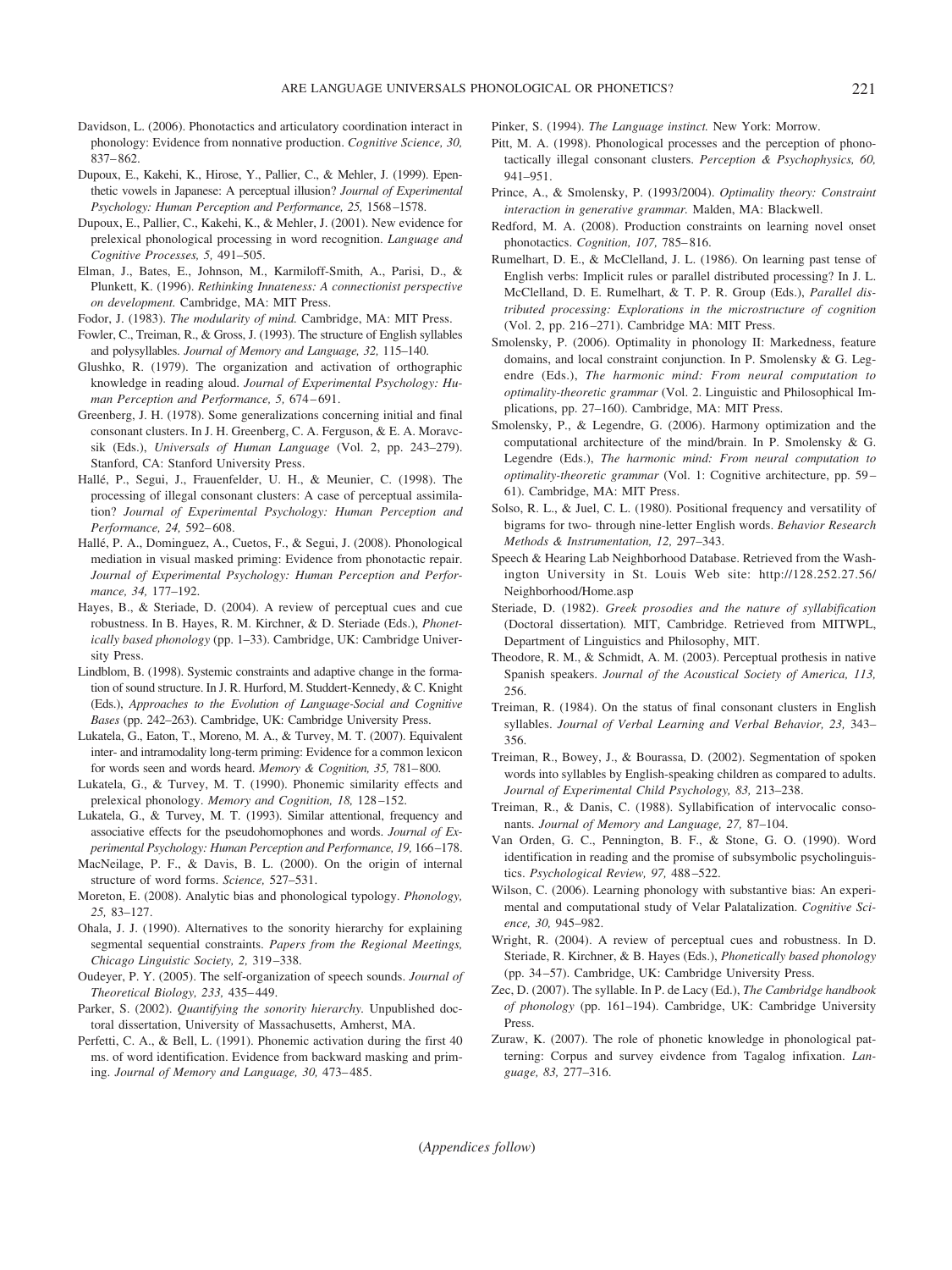# **Appendix A**

## **The Materials Used in Experiment 1**

|                |       | Unattested omset |                       |
|----------------|-------|------------------|-----------------------|
| Attested onset | Rise  | Plateau          | Fall                  |
| blif           | bwif  | bdif             | <b>lbif</b>           |
| brop           | bnop  | bdop             | rgop                  |
| drif           | dlif  | dbif             | rdif                  |
| drish          | dnish | dgish            | rbish                 |
| drof           | dlof  | dgof             | rdof                  |
| drup           | dnup  | dbup             | rdup                  |
| dwib           | dmip  | dgip             | mdip                  |
| dwup           | dmup  | dgup             | mdup                  |
| glep           | gmep  | gdep             | lgep                  |
| glon           | gmon  | gbon             | <b>lfon</b>           |
| gref           | gmef  | gbef             | rgef                  |
| gwid           | gmit  | gbit             | mgit                  |
| klef           | kmef  | ktef             | lketh                 |
| kraf           | kmaf  | kpaf             | $\operatorname{rgaf}$ |
| plik           | pnik  | pkik             | ltik                  |
| praf           | pnaf  | ptaf             | rpaf                  |
| trap           | tmap  | tpap             | rpap                  |
| tref           | tnef  | tpif             | rtef                  |
| trok           | tnok  | tkok             | rtok                  |
| truf           | tluf  | tkuf             | rtuf                  |
| twaf           | tmaf  | tpaf             | mtaf                  |
| twep           | tlep  | tkep             | mtep                  |
| twog           | tmok  | tpok             | mtok                  |
| twuk           | tnuk  | tguk             | mguk                  |
| clim           | cnim  | cpim             | lpim                  |
| clop           | cmup  | ctop             | ltop                  |
| crek           | cnek  | cteg             | rtek                  |
| crep           | cmep  | ctep             | rkep                  |
| crik           | cnik  | ctig             | rkik                  |
| cwug           | cnuk  | cpok             | mcuk                  |

# **Appendix B**

# **The Materials Used in Experiment 2**

| Attested onset | Unattested onset |         |       |  |  |
|----------------|------------------|---------|-------|--|--|
|                | Rise             | Plateau | Fall  |  |  |
| blif           | bwif             | bdif    | lbif  |  |  |
| brop           | bnop             | bdop    | rdop  |  |  |
| drif           | dlif             | dbif    | lpim  |  |  |
| drof           | dlof             | dbof    | rtek  |  |  |
| dwib           | dmip             | dbip    | rdif  |  |  |
| dwup           | dmup             | dtup    | mdip  |  |  |
| drup           | dnup             | dbup    | mdup  |  |  |
| drish          | dnish            | dbish   | rdup  |  |  |
| dlep           | dmep             | bdep    | rbish |  |  |
| dlon           | tmon             | dbon    | ldep  |  |  |
| dref           | dmef             | dbef    | rdef  |  |  |
| dwid           | dmit             | dpit    | mdit  |  |  |
| plik           | pnik             | pkik    | rdaf  |  |  |
| praf           | pnaf             | ptaf    | ltik  |  |  |

(*Appendices continue*)